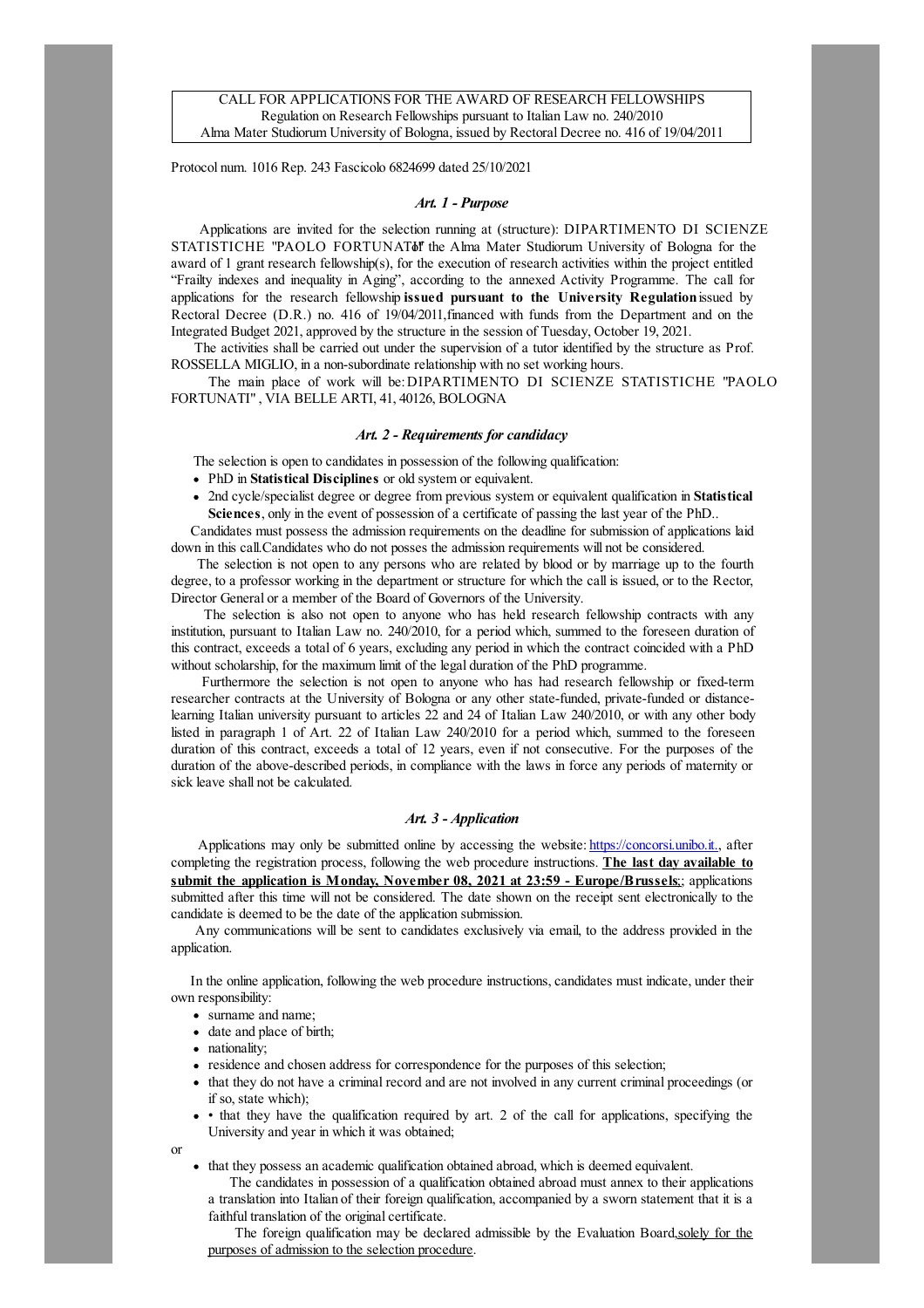In case of award, the winning candidates having obtained their qualification in a country outside of the European Union, must provide the Structure, in the same manner as laid down for the presentation of applications, the official translation with a declaration of value of the foreign qualification issued by the competent diplomatic representation or Italian consulate in their home country, in accordance with the applicable laws, within 20 days from the notification of official approval of the selection procedure reports. If the documents are not received by the Structure within the stated deadline, the candidate will not be awarded the contract.

Candidates must also enclose the following with their applications:

- copy of a valid identity document;
- their scientific and professional curriculum vitae also containing scientific productivity;

Candidates are admitted to the selection procedure with reserve.

At any time, even after participation in any tests, the Administration may, with justification, exclude them from the selection procedure. The concerned candidate will be notified of such exclusion.

### Art. 4 - Comparative assessment of the candidates and the Evaluation Board

The candidates will be assessed comparatively by an Evaluation Board appointed by the Board of the Structure, and formed by the following members:

Prof.ssa Rossella Miglio, Prof.ssa Rosella Rettaroli, Prof. Francesco Scalone, Membro supplente Prof.ssa Giulia Roli

The selection procedure focuses on the examination of the selection criteria laid down in advance by the evaluation board, the candidates' scientific-professional curriculum containing also the scientific work and publications as wellas an interview,aiming to verify the suitability of the candidate for carrying out the research programme.

During the interview, the Board will also verify the candidates' knowledge of the foreign language(s) english on relevant sectoral topics.

The list of candidates admitted to interview will be published on the site calls, tenders and competitions <https://bandi.unibo.it/ricerca/assegni-ricerca> on (date) Monday, November 15, 2021

For information contact the phone number stat.contabilita(from 0900 to 12.00).

or by emailat stat.contabilita@unibo.it

The interview will be held on Monday, November 22, 2021, time: 15.00 remotely via telematics, using the teleconference tool in audio and video via the Microsoft Teams platform (the workstation from which candidates will take the test must be equipped with a webcam essential for the recognition of the candidate - with microphone and headphones and / or speakers).

Candidates admitted to the interview will receive a personal notice ofconvocation, to the e-mail address indicated in the application, containing the necessary references to be able to complete the test.

The interview is in public form, so as to ensure maximum participation.

At the end of the selection procedure, the Board will draw up a list of candidates with relative scores, , for a period of 12 months .

Candidates will preferably have a PhD or medical specialisation school diploma.

If two candidates receive the same scores, preference will be given to the younger candidate.

The Head of the Structure shall confirm in writing his/her approval of the list drawn up by the Board which will be published on https://bandi.unibo.it/ricerca/assegni-ricerca.

The list of candidates may be used to award other research contracts within the same research project, also of a lesser duration than that indicated in the call for applications and in any case no less than one year.

#### Art. 5 - Duration and amount of the contract

The contract has a duration of 12 months and may be renewed and/or extended in the terms laid down in the University Regulation concerning research fellowships, as issued by D.R. no. 416 of 19/04/2011.

The gross amount of the research fellowship contract is  $\epsilon$  19.367,00 per annum. The amount is exempt of withholding tax and includes all statutory social security charges the Research Fellow is subject to.

The amount will be paid in deferred monthly payments.

The Research Fellow is provided with accident insurance, against payment of the required contribution which will be withheld from the first monthly instalment.

### Art. 6 – Contract signature

The winning candidate will be invited to sign a research contract with the Structure withinThursday, June 30, 2022.

Successful candidates who have not sat the final PhD exam are required to sit said exam no later than 9 months after completing the doctorate, otherwise the contract shall be considered to be terminated upon the aforementioned deadline.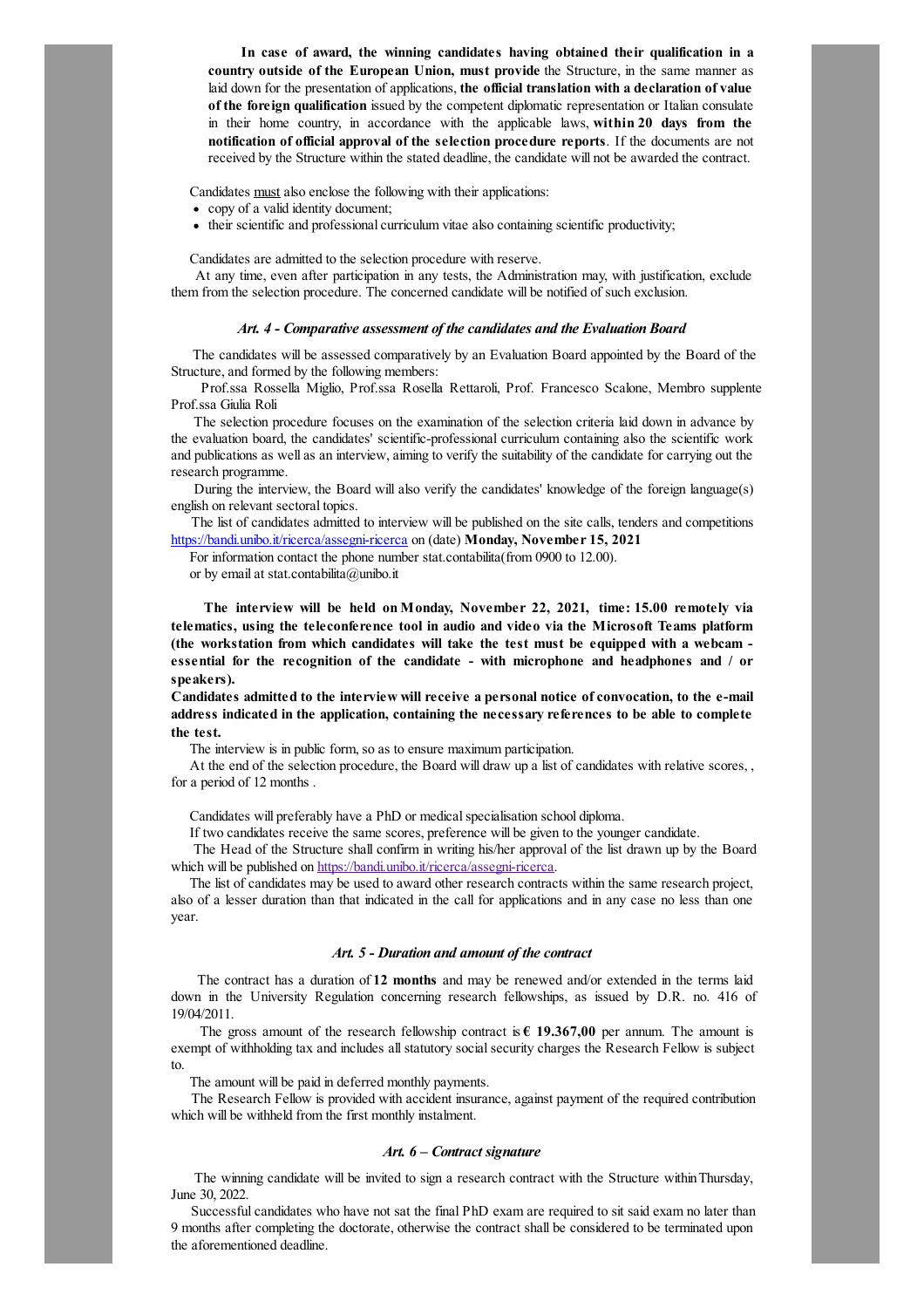The non-acceptance within the deadline notified by the structure shall lead to the forfeiture of the right to sign the contract.

# Art. 7 - Rights and Duties

a) The contract is governed by the following regulations concerning leave: for obligatory maternity leave, the provisions laid down in the Decree of the Ministry of Labour and Social Welfare of 12 July 2007, published in the Official Journal no. 247 of 23 October 2007, and, for sick leave, article 1, paragraph 788, of Italian law no. 296 of 27 December 2006 and amendments.

b) The research activities are carried out under the supervision of the tutor, in a non-subordinate relationship with no fixed working hours. The research fellow shall personally carry out the required activities laid down in the Activity Programme without any substitution.

c) Research Fellows assigned to medical and clinical subject areas: the Research Fellow may carry out care activities exclusively for the purposes and needs of the research project, in the methods and limits laid down in the contract, or, in the case of activities carried out in healthcare structures, as laid down in specific agreements between the university and the health board.

d) The Research Fellow may spend a period of study abroad, in line with a programme agreed with the department and with expenses borne by the department, without prejudice to the possibility to obtain specific funding.

### Art. 8 - Regulations concerning Intellectual Property

Industrial Property rights over the results achieved by the Research Fellow in the execution of activities undertaken on behalf of the University, including but not limited to industrial inventions, models, drawings, plant varieties, as well as the intellectual and industrial property rights deriving from the production of software or databases ("Results"), belong exclusively to the University, which may freely use them also within agreements made by the departments with third parties, without prejudice to the moral rights of the Research Fellow who shall be acknowledged as the author or inventor.

The Research Fellow has the right to publish the Results of his/her research activities, provided that the publication does not prejudice the rights of the University over the protection of the Results.

The Research Fellow therefore undertakes to promptly notify the achievement of the results to the tutor, who shall verify the existence of any such prejudice.

In any case the Research Fellow undertakes to sign a specific Undertaking of Confidentiality with the referred Structure, which will be annexed to the contract.

## Art. 9 - Non-accumulation, incompatibility, leave

1. The position of research fellow is incompatible with the following positions:

a) fixed-term and full-time staff employed by the bodies listed in art. 22 para. 1 of Italian Law no. 240/2010;

b) persons employed by any private bodies, on a fixed term, permanent or part-time basis; For staff of any Public Administration other than those listed in letter a) refer to the provisions of point 2 below;

c) persons with fixed-term research contracts with any university;

d) adjunct professors with official teaching responsibilities in degree programmes or specialisation schools in any university;

e) persons enrolled in any first, second or single cycle degree programmes, PhD programmes with scholarships or specialisation school. Self-funded research contracts are compatible with enrolments in non-medical specialisation schools, for which no study grant or contract is foreseen or master's degree only where authorised in advance by the structure Director,and having sought the opinion of the tutor.

f) persons awarded research fellowships at any other body.

2. Employees of public administrations other than those listed in point a) with a fixed-term, permanent or part-time contract shall take unpaid leave of absence for the whole period of the research contract.

3. Freelance professionalactivities are compatible with the research fellowship contract where authorised in advance by the Board of the structure, with the motivated opinion of the tutor and having verified that the activities in addition to the research fellowship do not prejudice the regular execution of the contract.

4. The accumulation of the research fellowship contract with study grants awarded for any purpose is not permitted, with the exception of those granted by national or foreign institutions for the purposes of integrating the research activities with study periods abroad.

5. The above requirements must be possessed from the moment of entry into force of the contract. The winning candidate shall sign a specific affidavit undertaking to notify the department of any variations in the declared situations as soon as they occur.

# Art. 10 – Forfeiture

Any candidate who within the deadline notified by the structure does not sign the contract, unless for promptly and duly demonstrated reasons of health or force majeure, shall forfeit the right to sign the contract.

# Art. 11 - Reference norms

For any matters not laid down in this call for applications, refer to the Regulation on Research Fellows issued by the University of Bologna by Rectoral Decree no. 416 dated 19.04.2011 and other statutory regulations in force.